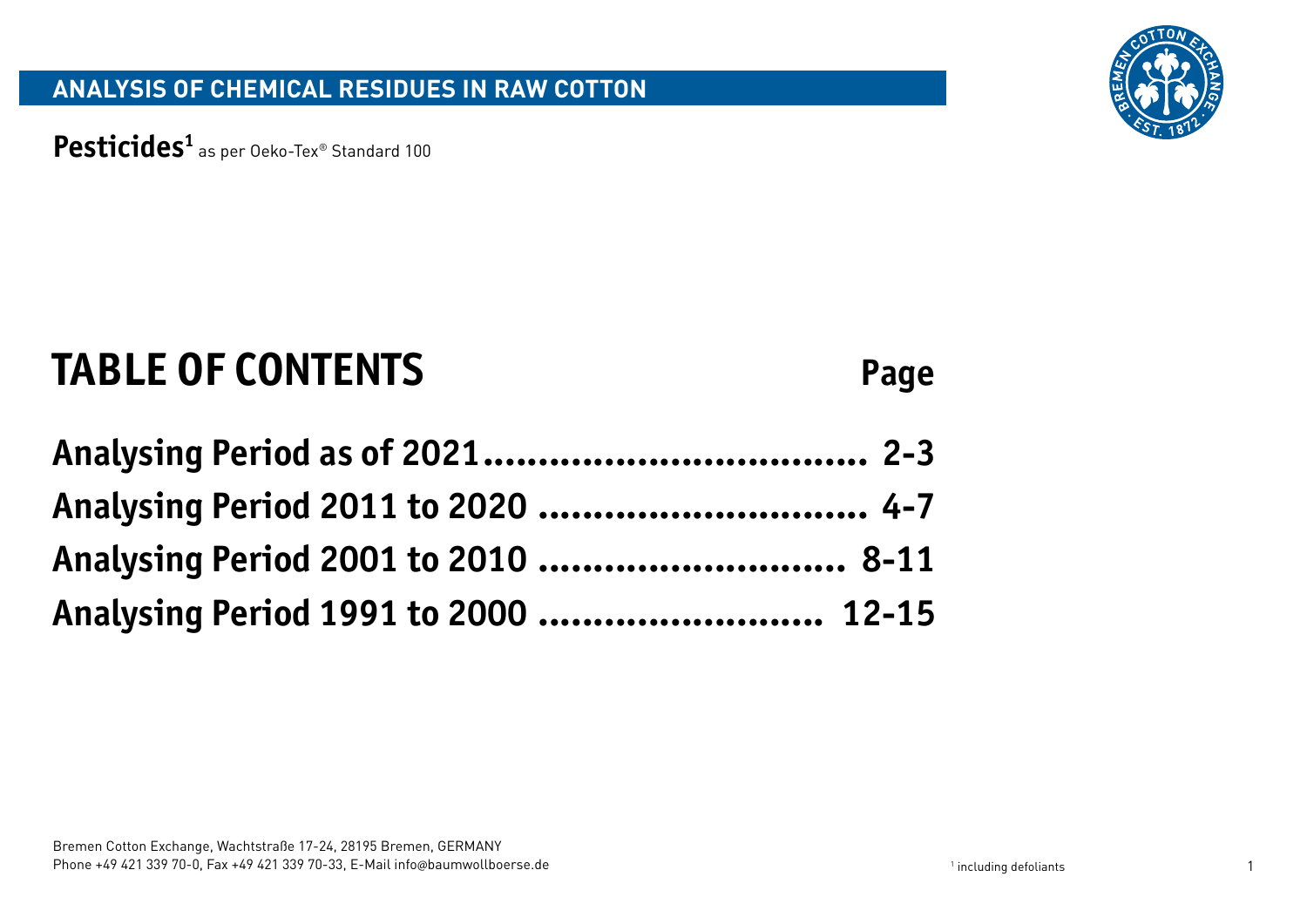

Pesticides<sup>1</sup> as per Oeko-Tex® Standard 100

# **Analysing Period as of 2021**

Bremen Cotton Exchange, Wachtstraße 17-24, 28195 Bremen, GERMANY Phone +49 421 339 70-0, Fax +49 421 339 70-33, E-Mail info@baumwollboerse.de 2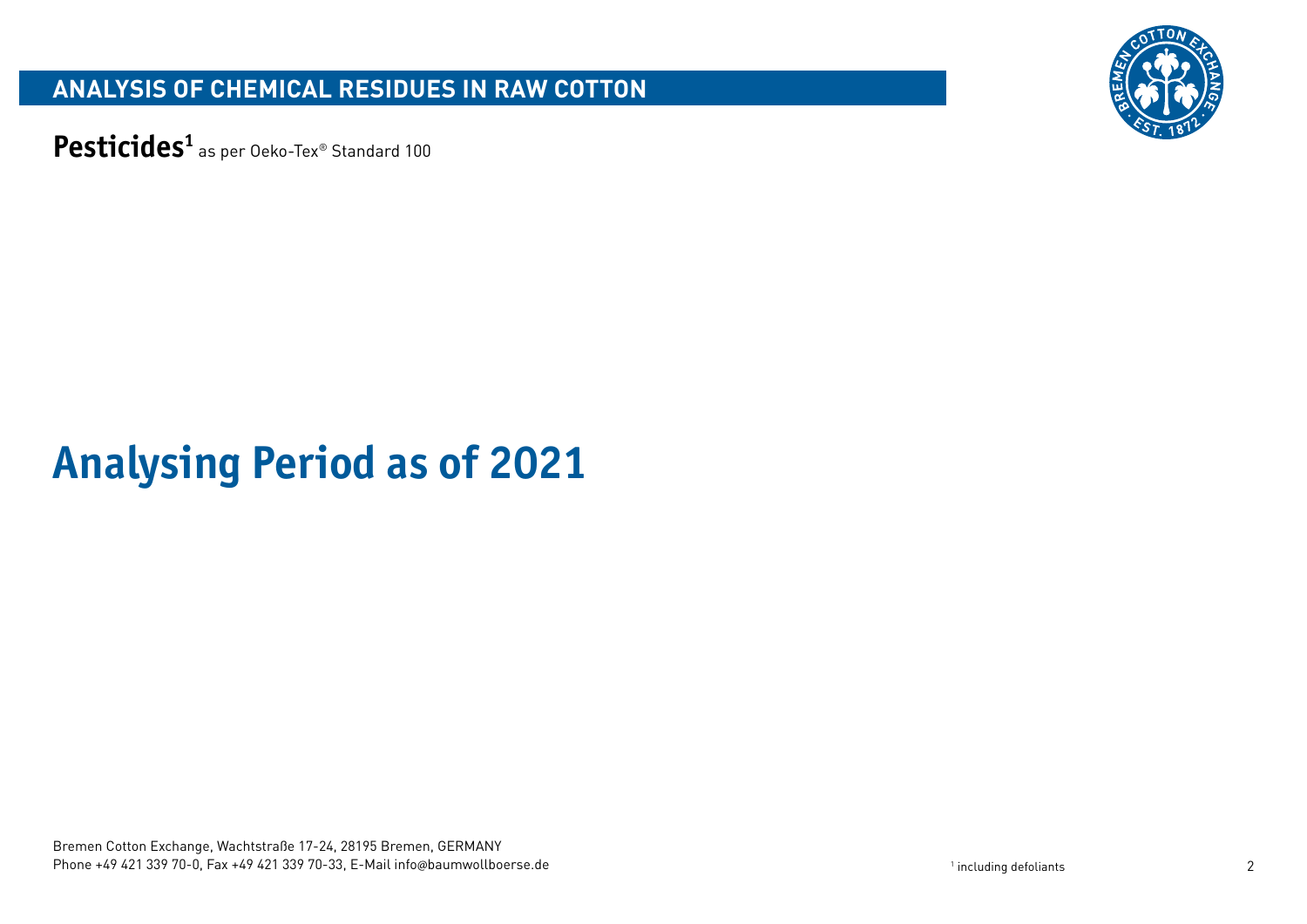

# Pesticides<sup>1</sup> as per Oeko-Tex® Standard 100

#### **Analysing Period as of 2021**

#### **Product Classes + Limit Values (mg/kg)2 : I = 0.5 / II-IV = 1.0**

|               |                                                                                                                                                                                                                                                                                                                                                                                                                                                                                                                         |                                                                                                                                                                                                                                                                                                                    |                |                                        |                |                                        |                       | <b>Year of Analysis</b>                |                |                                        |                |                                        |                |
|---------------|-------------------------------------------------------------------------------------------------------------------------------------------------------------------------------------------------------------------------------------------------------------------------------------------------------------------------------------------------------------------------------------------------------------------------------------------------------------------------------------------------------------------------|--------------------------------------------------------------------------------------------------------------------------------------------------------------------------------------------------------------------------------------------------------------------------------------------------------------------|----------------|----------------------------------------|----------------|----------------------------------------|-----------------------|----------------------------------------|----------------|----------------------------------------|----------------|----------------------------------------|----------------|
| Growth        | Variety                                                                                                                                                                                                                                                                                                                                                                                                                                                                                                                 |                                                                                                                                                                                                                                                                                                                    |                |                                        |                |                                        |                       |                                        |                |                                        |                | 2021                                   |                |
|               |                                                                                                                                                                                                                                                                                                                                                                                                                                                                                                                         | <b>Detected Pesticides</b><br>in mg/kg                                                                                                                                                                                                                                                                             | Total<br>mg/kg | <b>Detected Pesticides</b><br>in mg/kg | Total<br>mg/kg | <b>Detected Pesticides</b><br>in mg/kg | <b>Total</b><br>mg/kg | <b>Detected Pesticides</b><br>in mg/kg | Total<br>mg/kg | <b>Detected Pesticides</b><br>in mg/kg | Total<br>mg/kg | <b>Detected Pesticides</b><br>in mg/kg | Total<br>mg/kg |
| <b>Israel</b> | Pima                                                                                                                                                                                                                                                                                                                                                                                                                                                                                                                    |                                                                                                                                                                                                                                                                                                                    |                |                                        |                |                                        |                       |                                        |                |                                        |                |                                        | n.d.           |
| Pakistan      |                                                                                                                                                                                                                                                                                                                                                                                                                                                                                                                         |                                                                                                                                                                                                                                                                                                                    |                |                                        |                |                                        |                       |                                        |                |                                        |                | n.d                                    | n.d.           |
| Turkey        |                                                                                                                                                                                                                                                                                                                                                                                                                                                                                                                         |                                                                                                                                                                                                                                                                                                                    |                |                                        |                |                                        |                       |                                        |                |                                        |                | Acetamiprid 0.37                       | 0.37           |
| Notes:        | The substances according to the list in the current STANDARD 100 by OEKO-TEX® were included in the test.<br>Pesticides which are not listed in the Oeko-Tex® Standard 100 must not be taken into consideration while composing the summation limit value according to Oeko-Tex® Standard 100. However, they<br>will be specifically reported in the summary table if such pesticides are detected.<br>Limit of quantitation: Glyphosate and salts 0.40 mg/kg; all other pesticides 0.05 mg/kg for each single compound. |                                                                                                                                                                                                                                                                                                                    |                |                                        |                |                                        |                       |                                        |                |                                        |                |                                        |                |
| Method:       |                                                                                                                                                                                                                                                                                                                                                                                                                                                                                                                         | Method for the determination of glyphosate and salts: Aqueous extraction; Extraction solution hydrochloric acid, 0.1 molar; Derivatisation with FMOC-Cl; Determination using HPLC-MS/MS.<br>Method for the determination of all other substances: solvent extraction; determination using GC-MS/MS and HPLC-MS/MS. |                |                                        |                |                                        |                       |                                        |                |                                        |                |                                        |                |

<sup>1</sup> including defoliants and the state of the number of the not detectable  $-$  = no analysis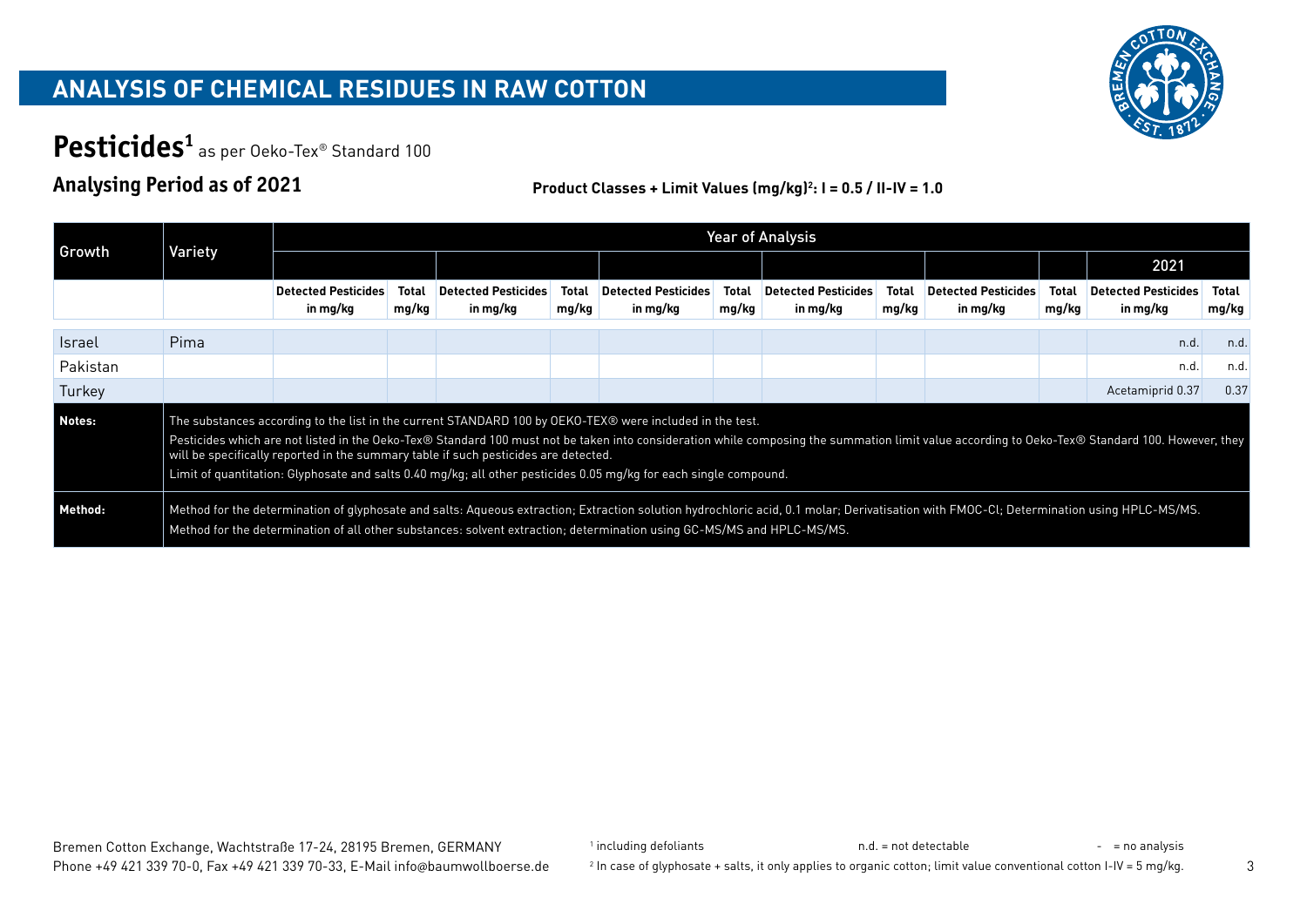

Pesticides<sup>1</sup> as per Oeko-Tex® Standard 100

# **Analysing Period 2011 to 2020**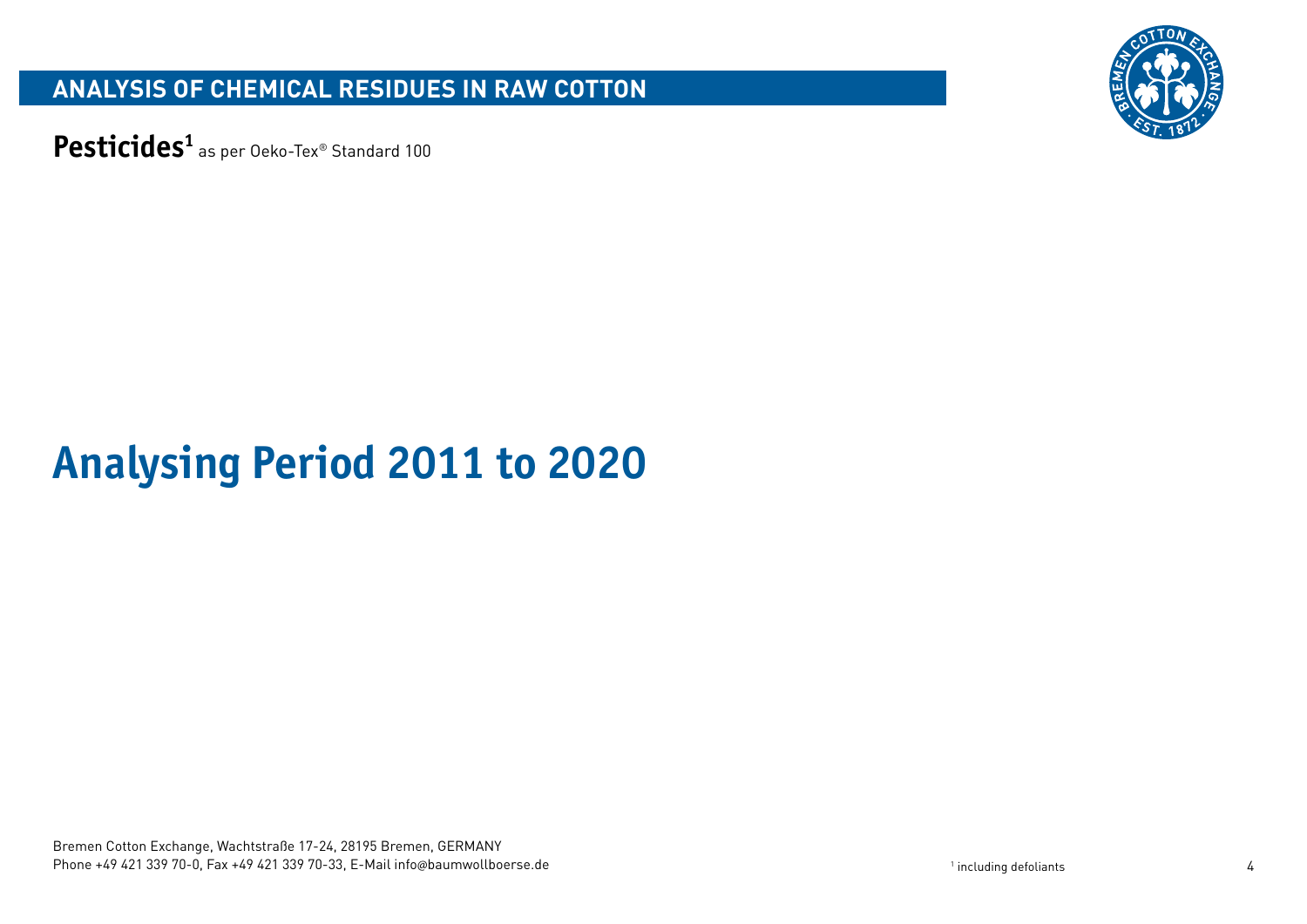

# Pesticides<sup>1</sup> as per Oeko-Tex® Standard 100

## **Analysing Period 2011 to 2020**

**Product Classes + Limit Values (mg/kg)2 : I = 0.5 / II-IV = 1.0**

|                     |              |                                                        |                       |                                        |                       | <b>Year of Analysis</b>                |                       |                                        |                       |                                        |                       |
|---------------------|--------------|--------------------------------------------------------|-----------------------|----------------------------------------|-----------------------|----------------------------------------|-----------------------|----------------------------------------|-----------------------|----------------------------------------|-----------------------|
| Growth              | Variety      | 2020<br>(17 Dec + 01 Sep 2020)                         |                       | 2018<br>[17 August 2018]               |                       | 2015<br>(18 September 2015)            |                       | 2013<br>(26 June 2013)                 |                       | 2011<br>(16 August 2011)               |                       |
|                     |              | <b>Detected Pesticides</b><br>in mg/kg                 | <b>Total</b><br>mg/kg | <b>Detected Pesticides</b><br>in mg/kg | <b>Total</b><br>mg/kg | <b>Detected Pesticides</b><br>in mg/kg | <b>Total</b><br>mg/kg | <b>Detected Pesticides</b><br>in mg/kg | <b>Total</b><br>mg/kg | <b>Detected Pesticides</b><br>in mg/kg | <b>Total</b><br>mg/kg |
| Argentina           |              | n.d.                                                   | n.d.                  |                                        |                       |                                        |                       |                                        |                       | $-$ Cypermethrin 0.06                  | 0.06                  |
| Benin               |              | n.d.                                                   | n.d.                  |                                        |                       |                                        |                       |                                        |                       | n.d.                                   | n.d.                  |
| <b>Brazil</b>       |              | Acetamiprid 0.05<br>$2.4 - D$ 0.17<br>Cyhalothrin 0.08 | 0.30                  | Cyfluthrin 0.06<br>Cyhalothrin 0.11    | 0.17                  | Malathion 0.08                         | 0.08                  | Cypermethrin 0.10                      |                       | 0.10 Cypermethrin 0.45                 | 0.45                  |
| <b>Burkina Faso</b> |              |                                                        |                       |                                        |                       | n.d.                                   | n.d.                  | n.d.                                   | n.d.                  |                                        |                       |
| Cameroon            |              |                                                        |                       | n.d.                                   | n.d.                  |                                        |                       |                                        |                       | n.d.                                   | n.d.                  |
| Chad                |              |                                                        |                       |                                        |                       | n.d.                                   | n.d.                  | Cyhalothrin 0.51                       | 0.51                  | n.d.                                   | n.d.                  |
| China               |              |                                                        |                       | n.d.                                   | n.d.                  | $2.4 - D$ 0.35                         | 0.35                  |                                        |                       |                                        |                       |
|                     | Giza 96      | Profenophos 0.08                                       | 0.08                  |                                        |                       |                                        |                       |                                        |                       |                                        |                       |
| Egypt               | Giza 88      |                                                        |                       |                                        |                       |                                        |                       | Cyhalothrin 0.06<br>Cypermethrin 0.05  | 0.11                  | Cypermethrin 0.05<br>Profenophos 0.61  | 0.66                  |
| Greece              |              | Acetamiprid 0.07<br>$2.4 - D$ 0.08                     | 0.15                  | n.d.                                   | n.d.                  | n.d.                                   | n.d.                  | n.d.                                   | n.d.                  | Cypermethrin 0.08                      | 0.08                  |
| India               |              | Cypermethrin 0,06                                      | 0.06                  | Cypermethrin 0.05<br>Profenophos 0.12  | 0.17                  | n.d.                                   | n.d.                  | n.d.                                   | n.d.                  | n.d.                                   | n.d.                  |
|                     | Acalpi       |                                                        |                       | n.d.                                   | n.d.                  |                                        |                       | n.d.                                   | n.d.                  |                                        |                       |
| Israel              | Pima         |                                                        |                       |                                        |                       |                                        |                       | n.d.                                   | n.d.                  |                                        |                       |
|                     | Pima Organic |                                                        |                       |                                        |                       |                                        |                       |                                        |                       | n.d.                                   | n.d.                  |
| Ivory Coast         |              | n.d.                                                   | n.d.                  | n.d.                                   | n.d.                  |                                        |                       |                                        |                       |                                        |                       |
| Kazakhstan          |              | DEF 0.06                                               | 0.06                  | n.d.                                   | n.d.                  | Profemophos 0.09                       | 0.09                  | n.d.                                   | n.d.                  | n.d.                                   | n.d.                  |
| Kyrgyzstan          |              |                                                        |                       |                                        |                       |                                        |                       |                                        |                       | n.d.                                   | n.d.                  |

Bremen Cotton Exchange, Wachtstraße 17-24, 28195 Bremen, GERMANY

<sup>1</sup> including defoliants and the state of the number of the not detectable

 $-$  = no analysis

Phone +49 421 339 70-0, Fax +49 421 339 70-33, E-Mail info@baumwollboerse.de <sup>2</sup> In case of glyphosate + salts, it only applies to organic cotton; limit value conventional cotton I-IV = 5 mg/kg. 5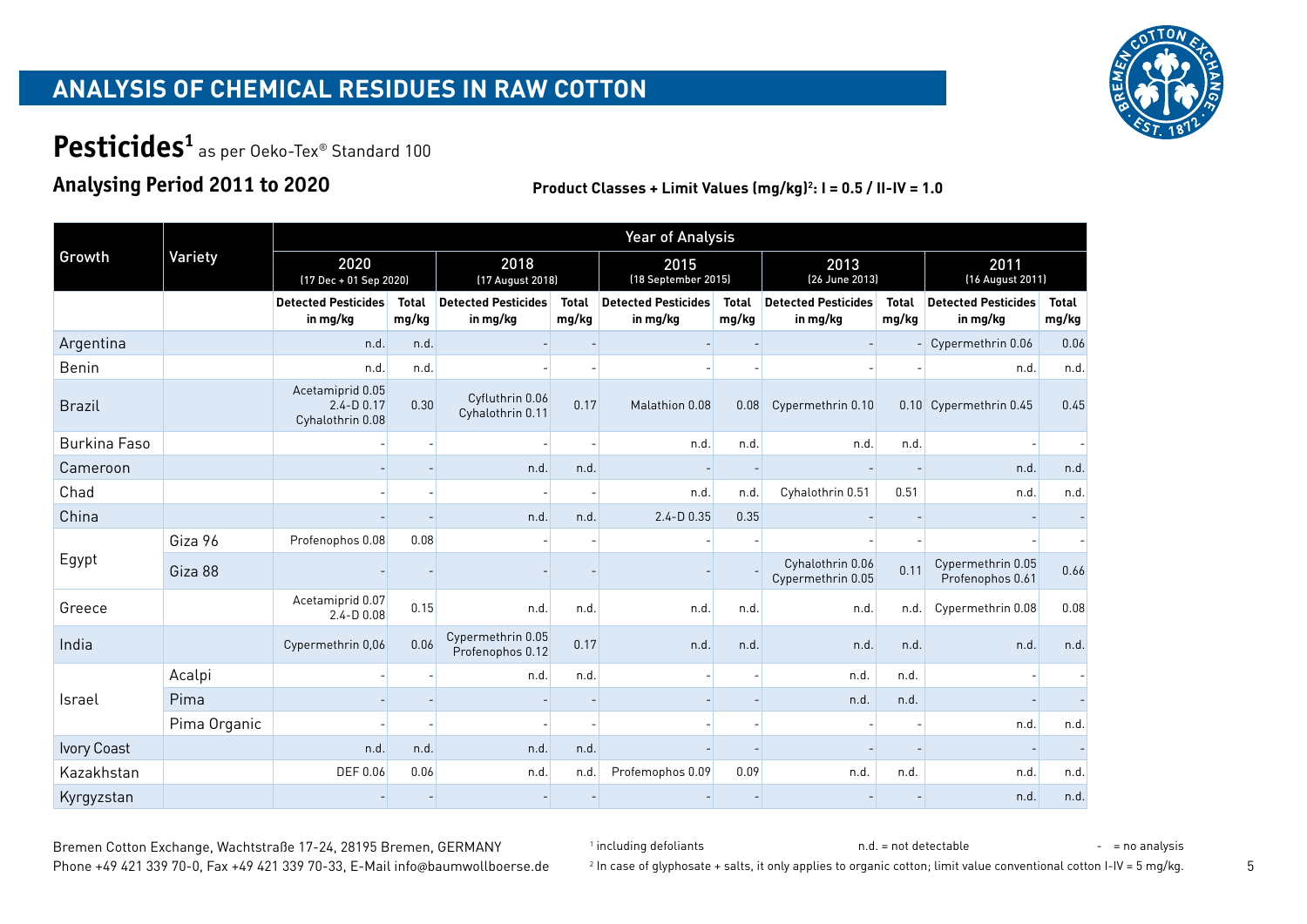

# Pesticides<sup>1</sup> as per Oeko-Tex® Standard 100

## **Analysing Period 2011 to 2020**

|              |                |                                                                                                               |                                                                                                                                                                                                                                                                                                                                                                                                                                                                                                                                                                                                                                                                                                                                                                                                            |                                        |                | <b>Year of Analysis</b>                |                       |                                        |                       |                                        |                       |
|--------------|----------------|---------------------------------------------------------------------------------------------------------------|------------------------------------------------------------------------------------------------------------------------------------------------------------------------------------------------------------------------------------------------------------------------------------------------------------------------------------------------------------------------------------------------------------------------------------------------------------------------------------------------------------------------------------------------------------------------------------------------------------------------------------------------------------------------------------------------------------------------------------------------------------------------------------------------------------|----------------------------------------|----------------|----------------------------------------|-----------------------|----------------------------------------|-----------------------|----------------------------------------|-----------------------|
| Growth       | Variety        | 2020                                                                                                          | (17 Dec + 01 Sep 2020)<br><b>Total</b><br>in mg/kg<br>mg/kg<br>Mecoprop 0.09<br>0.09<br>n.d.<br>n.d.<br>n.d.<br>n.d.<br>Pesticides which are not listed in the Oeko-Tex® Standard 100 must not be taken into consideration while composing the summation limit value according to Oeko-Tex®<br>Standard 100. However, they will be specifically reported in the summary table if such pesticides are detected.<br>The following method was used for the determination of glyphosate and salts: Aqueous extraction; Extraction solution hydrochloric acid, 0.1 molar; Derivatisation with<br>FMOC-Cl; Determination using HPLC-MS/MS.<br>The separation and quantitative determination of all other substances listed below was carried out by means of solvent extraction and gas chromatography with mass | 2018<br>[17 August 2018]               |                | 2015<br>(18 September 2015)            |                       | 2013<br>(26 June 2013)                 |                       | 2011<br>(16 August 2011)               |                       |
|              |                | <b>Detected Pesticides</b>                                                                                    |                                                                                                                                                                                                                                                                                                                                                                                                                                                                                                                                                                                                                                                                                                                                                                                                            | <b>Detected Pesticides</b><br>in mg/kg | Total<br>mg/kg | <b>Detected Pesticides</b><br>in mg/kg | <b>Total</b><br>mg/kg | <b>Detected Pesticides</b><br>in mg/kg | <b>Total</b><br>mg/kg | <b>Detected Pesticides</b><br>in mg/kg | <b>Total</b><br>mg/kg |
| Mali         |                |                                                                                                               |                                                                                                                                                                                                                                                                                                                                                                                                                                                                                                                                                                                                                                                                                                                                                                                                            | $2.4 - D$ 0.07                         | 0.07           | n.d.                                   | n.d.                  |                                        |                       |                                        |                       |
| Pakistan     |                |                                                                                                               |                                                                                                                                                                                                                                                                                                                                                                                                                                                                                                                                                                                                                                                                                                                                                                                                            | n.d.                                   | n.d.           | Cypermethrin 0.12<br><b>MCPA 0.15</b>  | 0.27                  | n.d.                                   | n.d.                  | n.d.                                   | n.d.                  |
| Spain        |                |                                                                                                               |                                                                                                                                                                                                                                                                                                                                                                                                                                                                                                                                                                                                                                                                                                                                                                                                            | Cypermethrin 0.06                      | 0.06           | n.d.                                   |                       | n.d. Cypermethrin 0.09                 | 0.09                  |                                        |                       |
|              | <b>ELS</b>     |                                                                                                               |                                                                                                                                                                                                                                                                                                                                                                                                                                                                                                                                                                                                                                                                                                                                                                                                            |                                        |                |                                        |                       |                                        |                       | n.d.                                   | n.d.                  |
| Sudan        | Acala          |                                                                                                               |                                                                                                                                                                                                                                                                                                                                                                                                                                                                                                                                                                                                                                                                                                                                                                                                            | n.d.                                   | n.d.           |                                        |                       |                                        |                       |                                        |                       |
|              | <b>Barakat</b> |                                                                                                               |                                                                                                                                                                                                                                                                                                                                                                                                                                                                                                                                                                                                                                                                                                                                                                                                            |                                        |                |                                        |                       | n.d.                                   | n.d.                  | n.d.                                   | n.d.                  |
| Tajikistan   |                |                                                                                                               |                                                                                                                                                                                                                                                                                                                                                                                                                                                                                                                                                                                                                                                                                                                                                                                                            |                                        |                | n.d.                                   | n.d.                  | n.d.                                   | n.d.                  |                                        |                       |
| Turkmenistan |                |                                                                                                               |                                                                                                                                                                                                                                                                                                                                                                                                                                                                                                                                                                                                                                                                                                                                                                                                            | n.d.                                   | n.d.           |                                        |                       |                                        |                       |                                        |                       |
| Turkey       |                |                                                                                                               |                                                                                                                                                                                                                                                                                                                                                                                                                                                                                                                                                                                                                                                                                                                                                                                                            | Cyhalothrin 0.06                       | 0.06           |                                        |                       |                                        |                       |                                        |                       |
|              | Upland         |                                                                                                               |                                                                                                                                                                                                                                                                                                                                                                                                                                                                                                                                                                                                                                                                                                                                                                                                            |                                        |                |                                        |                       |                                        |                       |                                        |                       |
|              | <b>EMOT</b>    |                                                                                                               |                                                                                                                                                                                                                                                                                                                                                                                                                                                                                                                                                                                                                                                                                                                                                                                                            | DEF 0.40                               | 0.40           |                                        |                       |                                        |                       | n.d.                                   | n.d.                  |
| <b>USA</b>   | Texas          |                                                                                                               |                                                                                                                                                                                                                                                                                                                                                                                                                                                                                                                                                                                                                                                                                                                                                                                                            |                                        |                |                                        |                       | n.d.                                   | n.d.                  |                                        |                       |
|              | Pima           |                                                                                                               |                                                                                                                                                                                                                                                                                                                                                                                                                                                                                                                                                                                                                                                                                                                                                                                                            |                                        |                | Cyfluthrin 0.07                        | 0.07                  | n.d.                                   | n.d.                  |                                        |                       |
| Uzbekistan   |                |                                                                                                               |                                                                                                                                                                                                                                                                                                                                                                                                                                                                                                                                                                                                                                                                                                                                                                                                            |                                        |                | n.d                                    | n.d.                  |                                        |                       | n.d.                                   | n.d.                  |
| Notes:       |                |                                                                                                               |                                                                                                                                                                                                                                                                                                                                                                                                                                                                                                                                                                                                                                                                                                                                                                                                            |                                        |                |                                        |                       |                                        |                       |                                        |                       |
|              |                |                                                                                                               |                                                                                                                                                                                                                                                                                                                                                                                                                                                                                                                                                                                                                                                                                                                                                                                                            |                                        |                |                                        |                       |                                        |                       |                                        |                       |
|              |                | selective detector (GC/MS) resp. high performance liquid chromatography with mass selective detector (LC/MS). |                                                                                                                                                                                                                                                                                                                                                                                                                                                                                                                                                                                                                                                                                                                                                                                                            |                                        |                |                                        |                       |                                        |                       |                                        |                       |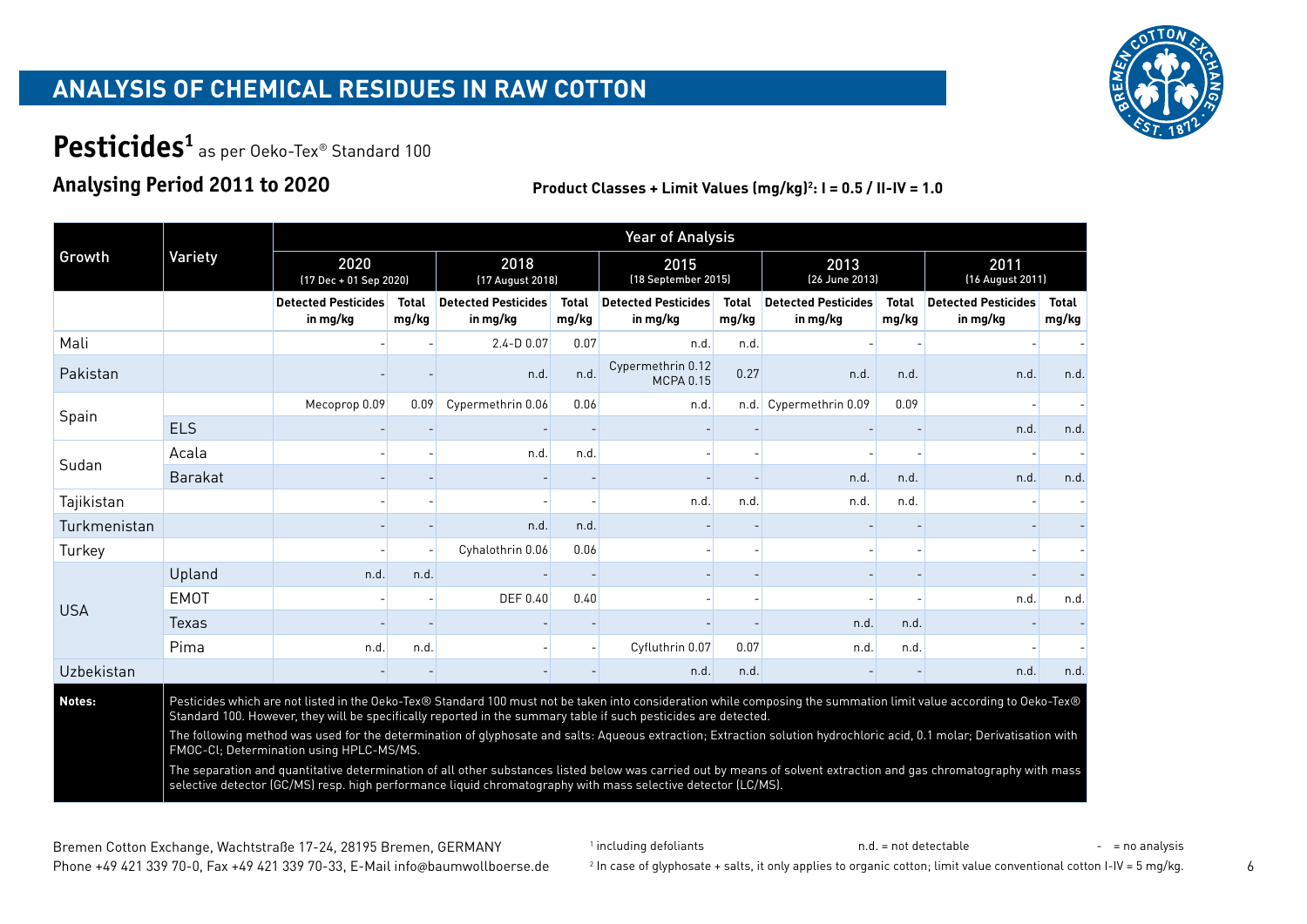

# Pesticides<sup>1</sup> as per Oeko-Tex® Standard 100

### **Analysing Period 2011 to 2020**

**Product Classes + Limit Values (mg/kg)2 : I = 0.5 / II-IV = 1.0**

|            |                              |                                                                                                                                                                                                                                                                                                                                                                                                                                                                                                                                                                                                                                                                                                                                                                                                                                                                                                                                                                                                                                                                             |                |                                        |       | <b>Year of Analysis</b>                      |                |                                        |                |                                        |                |
|------------|------------------------------|-----------------------------------------------------------------------------------------------------------------------------------------------------------------------------------------------------------------------------------------------------------------------------------------------------------------------------------------------------------------------------------------------------------------------------------------------------------------------------------------------------------------------------------------------------------------------------------------------------------------------------------------------------------------------------------------------------------------------------------------------------------------------------------------------------------------------------------------------------------------------------------------------------------------------------------------------------------------------------------------------------------------------------------------------------------------------------|----------------|----------------------------------------|-------|----------------------------------------------|----------------|----------------------------------------|----------------|----------------------------------------|----------------|
| Growth     | Variety                      | 2020<br>$(17$ Dec + 01 Sep 2020)                                                                                                                                                                                                                                                                                                                                                                                                                                                                                                                                                                                                                                                                                                                                                                                                                                                                                                                                                                                                                                            |                | 2018<br>[17 August 2018]               |       | 2015<br>[18 September 2015]                  |                | 2013<br>(26 June 2013)                 |                | 2011<br>[16 August 2011]               |                |
|            |                              | <b>Detected Pesticides</b><br>in mg/kg                                                                                                                                                                                                                                                                                                                                                                                                                                                                                                                                                                                                                                                                                                                                                                                                                                                                                                                                                                                                                                      | Total<br>mg/kg | <b>Detected Pesticides</b><br>in mg/kg | mg/kg | <b>Total Detected Pesticides</b><br>in mg/kg | Total<br>mg/kg | <b>Detected Pesticides</b><br>in mg/kg | Total<br>mg/kg | <b>Detected Pesticides</b><br>in mg/kg | Total<br>mg/kg |
| 2020:      |                              | Limit of quantitation: Glyphosate and salts 0.40 mg/kg; all other pesticides 0.05 mg/kg for each single compound.<br>The substances according to the list in the current STANDARD 100 by OEKO-TEX® were included in the test.                                                                                                                                                                                                                                                                                                                                                                                                                                                                                                                                                                                                                                                                                                                                                                                                                                               |                |                                        |       |                                              |                |                                        |                |                                        |                |
| 2018:      |                              | The following substances were included in the test:<br>Acetamiprid, Aldrin, Azinophosethyl, Azinophosmethyl, Bromophosethyl, Captafol, Carbaryl, Chlorbenzilat, Chlordane, Chlordimeform, Chlorphenvinphos,<br>Coumaphos, Cyfluthrin, Cyhalothrin, Cypermethrin, DDD, DDE, DDT, DEF, Deltamethrin, Diazin.d. Dichlorprop, Dicrothophos, Dieldrin, Dimethoat, Dinoseb und<br>Salze, Dinotefuran, Endosulfan α-, Endosulfan β-, Endrin, Esfenvalerat, Fenvalerat, Heptachlor, Heptachlorepoxid, trans-Heptachlorepoxid, Hexachlorbenzol,<br>Hexachlorcyclohexan α-, Hexachlorcyclohexan β-, Hexachlorcyclohexan δ-, Isodrin, Kelevan, Kepon, Lindan, Malathion, MCPA, MCPB, Mecoprop, Methamidophos,<br>Methoxychlor, Mirex, Monocrotophos, Nitenpyram, Parathion, Parathionmethyl, Perthan, Phosdrin/Mevinphos, Phosphamidon, Profenophos, Propethamphos,<br>Quinalphos, Stroban, Telodrin, Thiamethoxam, Toxaphene, Trifluralin, 2,4-D, 2,4,5-T.<br>Detection limit: Toxaphen 0.05 mg/kg; other pesticides 0.01 mg/kg.                                                      |                |                                        |       |                                              |                |                                        |                |                                        |                |
| 2013-2015: | Trifluralin, 2,4-D, 2,4,5-T. | The following substances were included in the test:<br>Aldrin, Azinophosethyl, Azinophosmethyl, Bromophosethyl, Camphechlor (Toxaphen), Captafol, Carbaryl, Chlorbenzilat, Chlordane, Chlordimeform, Chlorphenvinphos,<br>Coumaphos, Cyfluthrin, Cyhalothrin, Cypermethrin, DDD, DDE, DDT, DEF, Deltamethrin, Diazin.d. Dichlorprop, Dicrothophos, Dieldrin, Dimethoat, Dinoseb und Salze,<br>Endosulfan α-, Endosulfan β-, Endrin, Esfenvalerat, Fenvalerat, Heptachlor, cis-Heptachlorepoxid, trans-Heptachlorepoxid, Hexachlorbenzol, Hexachlorcyclohexan<br>α-, Hexachlorcyclohexan β-, Hexachlorcyclohexan δ-, Isodrin, Kelevan, Kepon, Lindan, Malathion, MCPA, MCPB, Mecoprop, Methamidophos, Mirex, Monocrotophos,<br>Parathion, Parathionmethyl, Permethrin, Perthan, Phosdrin/Mevinphos, Phosphamidon, Profenophos, Propethamphos, Quinalphos, Stroban, Telodrin, Toxaphene,<br>Detection limit: Toxaphen 0.05 mg/kg; other pesticides 0.01 mg/kg.                                                                                                                |                |                                        |       |                                              |                |                                        |                |                                        |                |
| 2005-2011: |                              | The following substances were included in the test:<br>Aldrin, Azinophosethyl, Azinophosmethyl, Bromophosethyl, Camphechlor (Toxaphen), Captafol, Carbaryl, Chlorbenzilat, Chlordane, Chlordimeform, Chlorphenvinphos,<br>Coumaphos, Cyfluthrin, Cyhalothrin, Cypermethrin, o.p'-DDD, p.p'-DDD, o.p'DDE, p.p'-DDE, o.p'-DDT, p.p'-DDT, DEF, Deltamethrin, Diazin.d. Dichlorprop, Dicrothophos,<br>Dieldrin, Dimethoat, Dinoseb, Dinosebacetat, Endosulfan 1, Endosulfan 2, Endrin, Esfenvalerat, Fenvalerat, Heptachlor, cis-Heptachlorepoxid, trans-Heptachlorepoxid,<br>Hexachlorbenzol, Hexachlorcyclohexan α-, Hexachlorcyclohexan β-, Hexachlorcyclohexan δ-, Isodrin, Kelevan, Kepon, γ-Lindan (Hexachlorcyclohexan), Malathion,<br>MCPA, MCPB, Mecoprop, Methamidophos, Methoxychlor, Mirex, Monocrotophos, Parathionethyl, Parathionmethyl, Permethrin, Perthan, Phosdrin/Mevinphos,<br>Phosphamidon, Profenophos, Propethamphos, Quinalphos, Stroban, Telodrin, Trifluralin, 2,4-D, 2,4,5-T.<br>Detection limit: Toxaphen 0.05 mg/kg; other pesticides 0.01 mg/kg. |                |                                        |       |                                              |                |                                        |                |                                        |                |

#### <sup>1</sup> including defoliants and the state of the number of the not detectable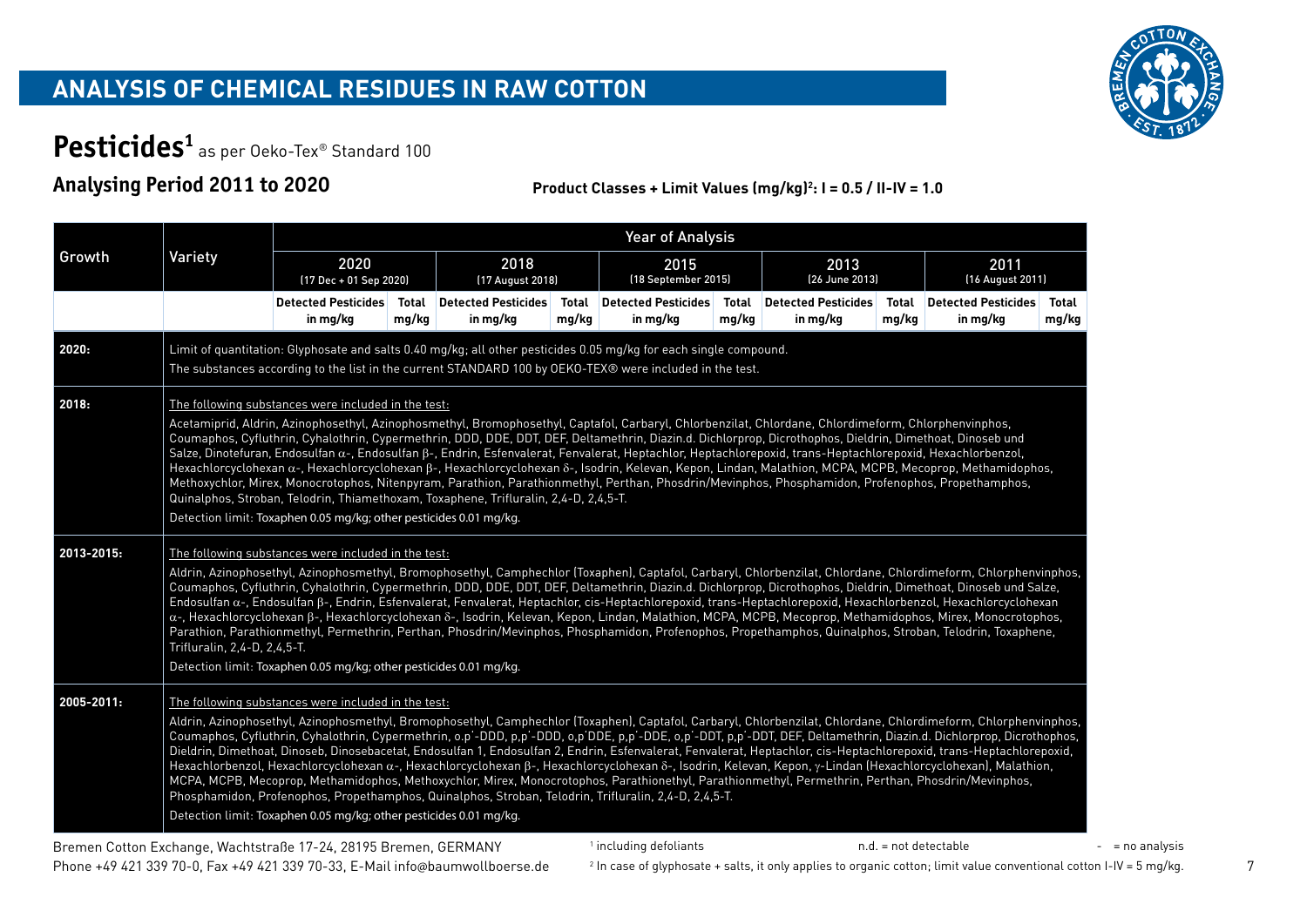

Pesticides<sup>1</sup> as per Oeko-Tex® Standard 100

# **Analysing Period 2001 to 2010**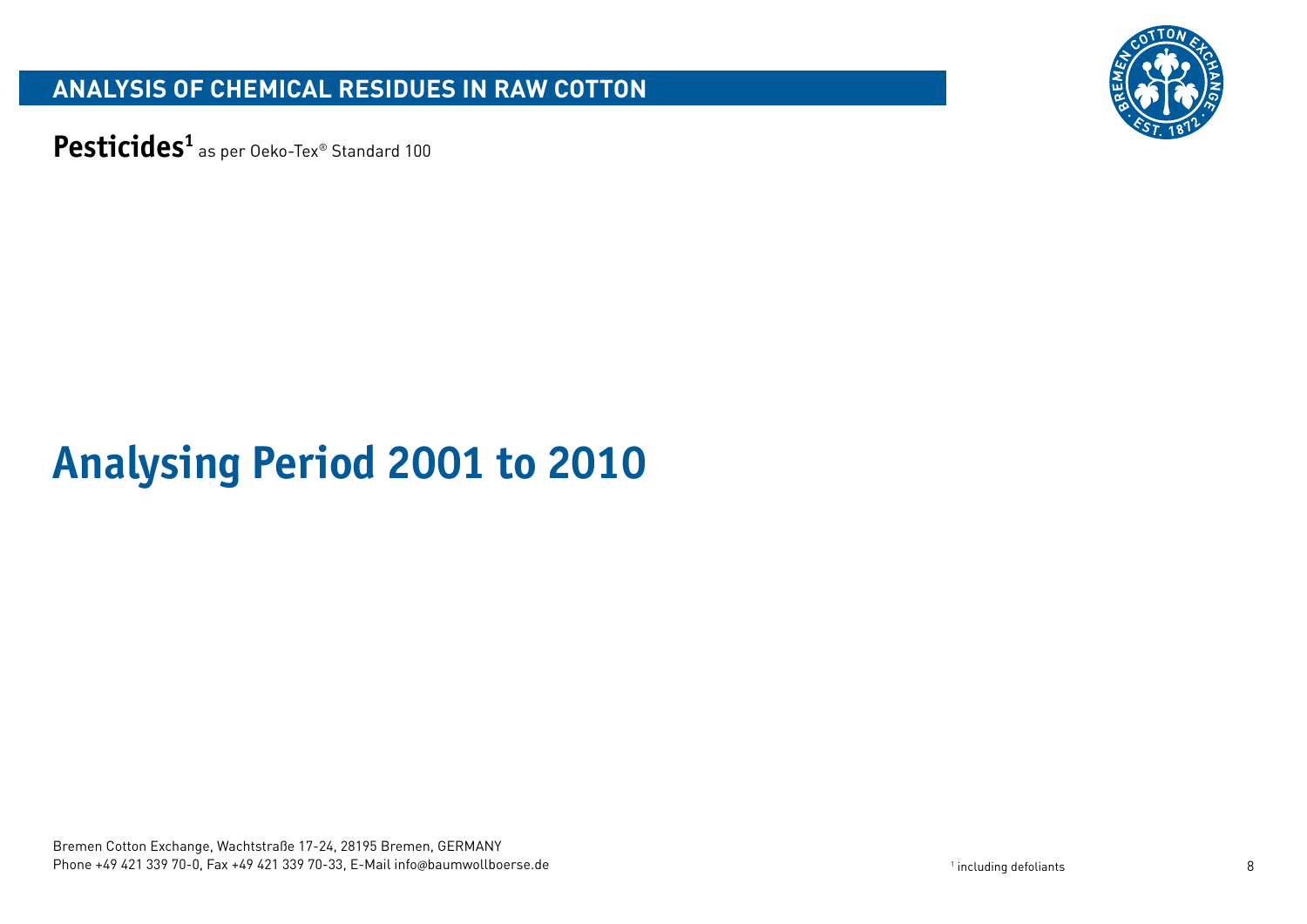

# Pesticides<sup>1</sup> as per Oeko-Tex® Standard 100

## **Analysing Period 2001 to 2010**

#### **Product Classes + Limit Values (mg/kg) 2 : I = 0.5 / II-IV = 1.0**

| Growth              |             |                                                       |                       |                                        |                       |                                        |                       | <b>Year of Analysis</b>                |                       |                                        |                       |                                        |                       |
|---------------------|-------------|-------------------------------------------------------|-----------------------|----------------------------------------|-----------------------|----------------------------------------|-----------------------|----------------------------------------|-----------------------|----------------------------------------|-----------------------|----------------------------------------|-----------------------|
|                     | Variety     | 2009<br>(28 December 2009)                            |                       | 2008<br>[25 September 2008]            |                       | 2007<br>(22 June 2007)                 |                       | 2005<br>[23 May 2005]                  |                       | 2004<br>(05 April 2004)                |                       | 2002<br>(09 December 2002)             |                       |
|                     |             | <b>Detected Pesticides</b><br>in mg/kg                | <b>Total</b><br>mg/kg | <b>Detected Pesticides</b><br>in mg/kg | <b>Total</b><br>mg/kg | <b>Detected Pesticides</b><br>in mg/kg | <b>Total</b><br>mg/kg | <b>Detected Pesticides</b><br>in mg/kg | <b>Total</b><br>mg/kg | <b>Detected Pesticides</b><br>in mg/kg | <b>Total</b><br>mg/kg | <b>Detected Pesticides</b><br>in mg/kg | <b>Total</b><br>mg/kg |
| Benin               |             |                                                       |                       |                                        |                       |                                        |                       | n.d.                                   | n.d.                  | n.d.                                   | n.d.                  | n.d.                                   | n.d.                  |
| <b>Brazil</b>       |             | Cypermethrin 0.10<br>Dieldrin 0.09                    | 0.19                  | n.d.                                   | n.d.                  |                                        |                       |                                        |                       |                                        |                       |                                        |                       |
|                     | Mato Grosso |                                                       |                       |                                        |                       | n.d.                                   | n.d.                  | n.d.                                   | n.d.                  | n.d.                                   | n.d                   | Endosulfan 10.077<br>Endosulfan 20.250 | 0.3270                |
| <b>Burkina Faso</b> |             | n.d.                                                  | n.d.                  | n.d.                                   | n.d.                  |                                        |                       |                                        |                       |                                        |                       |                                        |                       |
| Cameroon            |             | n.d.                                                  | n.d.                  |                                        |                       |                                        |                       | n.d.                                   | n.d.                  |                                        |                       | n.d.                                   | n.d.                  |
| Chad                |             | Dieldrin 0.07<br>Profenophos 0.07                     | 0.14                  | n.d.                                   | n.d.                  | n.d.                                   | n.d.                  | n.d.                                   | n.d.                  | n.d.                                   | n.d.                  | n.d.                                   | n.d.                  |
| China               | <b>ELS</b>  |                                                       |                       | n.d.                                   | n.d.                  |                                        |                       |                                        |                       |                                        |                       |                                        |                       |
|                     | Giza 70     |                                                       |                       |                                        |                       |                                        |                       |                                        |                       | n.d.                                   | n.d.                  |                                        |                       |
| Egypt               | Giza 86     | Dieldrin 0.09<br>Profenophos 0.16                     | 0.25                  | n.d.                                   | n.d.                  |                                        |                       |                                        |                       | n.d.                                   | n.d.                  | n.d.                                   | n.d.                  |
|                     | Giza 88     |                                                       |                       |                                        |                       |                                        |                       |                                        |                       |                                        |                       | n.d.                                   | n.d.                  |
| Greece              |             | <b>DEF 1.20</b>                                       | 1.20                  |                                        |                       | n.d.                                   | n.d.                  |                                        |                       | n.d.                                   | n.d.                  |                                        |                       |
|                     |             | Cyhalotrin 0.09<br>Cypermethrin 0.35<br>Dieldrin 0.05 | 0.49                  |                                        |                       |                                        |                       |                                        |                       |                                        |                       |                                        |                       |
|                     | MCU-5       |                                                       |                       | n.d.                                   | n.d.                  |                                        |                       |                                        |                       |                                        |                       |                                        |                       |
| India               | Mech 1      |                                                       |                       |                                        |                       | n.d.                                   | n.d.                  |                                        |                       |                                        |                       |                                        |                       |
|                     | Organic     |                                                       |                       |                                        |                       | n.d.                                   | n.d.                  |                                        |                       |                                        |                       |                                        |                       |
|                     | $S-6$       |                                                       |                       | n.d.                                   | n.d.                  | n.d.                                   | n.d.                  |                                        |                       |                                        |                       |                                        |                       |

n.d. = not detectable  $-$  = no analysis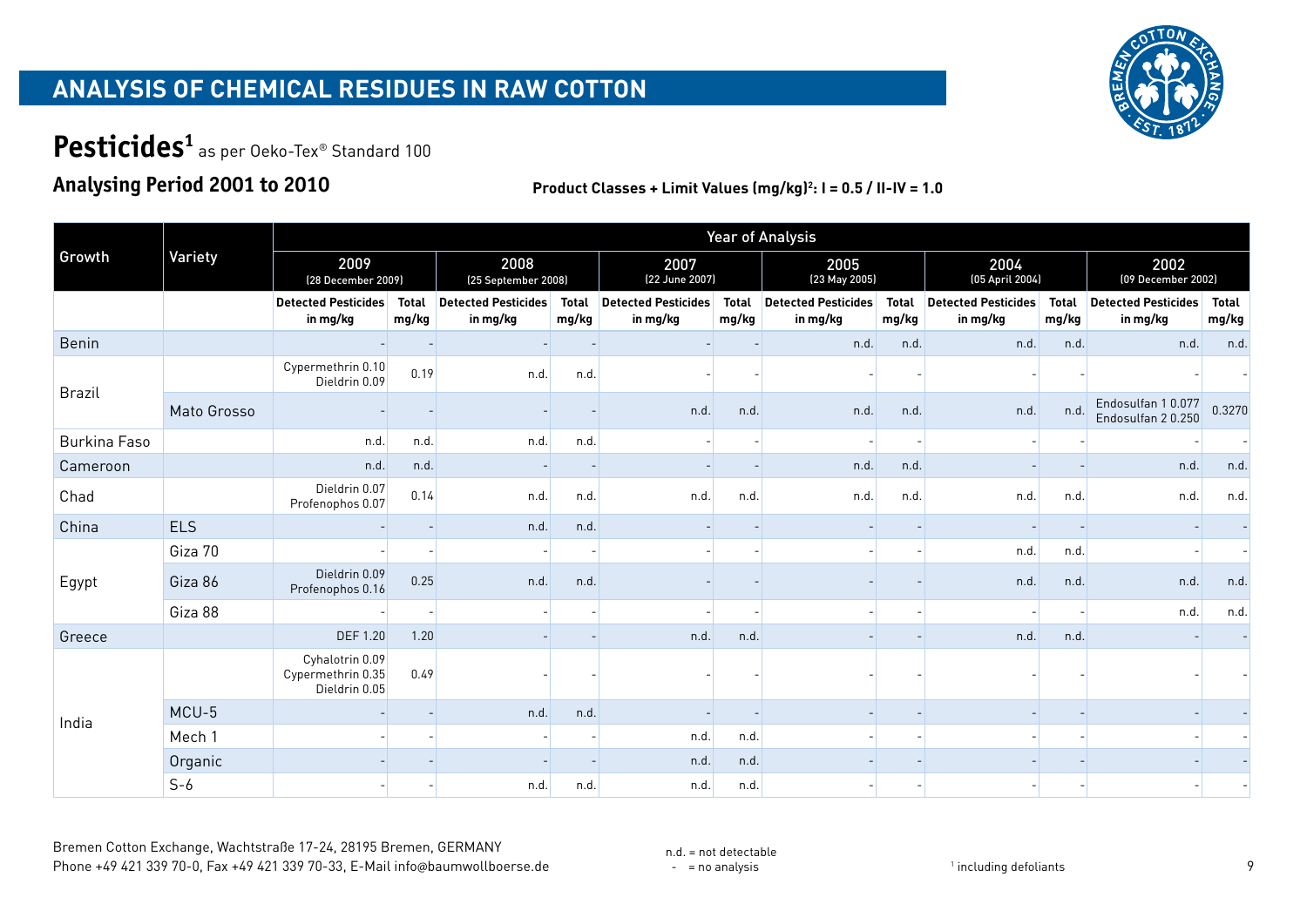

# Pesticides<sup>1</sup> as per Oeko-Tex® Standard 100

### **Analysing Period 2001 to 2010**

| Growth        |               |                                        |                       | <b>Year of Analysis</b>                |                       |                                        |                       |                                        |                       |                                        |                       |                                        |                       |
|---------------|---------------|----------------------------------------|-----------------------|----------------------------------------|-----------------------|----------------------------------------|-----------------------|----------------------------------------|-----------------------|----------------------------------------|-----------------------|----------------------------------------|-----------------------|
|               | Variety       | 2009<br>(28 December 2009)             |                       | 2008<br>[25 September 2008]            |                       | 2007<br>[22 June 2007]                 |                       | 2005<br>(23 May 2005)                  |                       | 2004<br>(05 April 2004)                |                       | 2002<br>(09 December 2002)             |                       |
|               |               | <b>Detected Pesticides</b><br>in mg/kg | <b>Total</b><br>mg/kg | <b>Detected Pesticides</b><br>in mg/kg | <b>Total</b><br>mg/kg | <b>Detected Pesticides</b><br>in mg/kg | <b>Total</b><br>mg/kg | <b>Detected Pesticides</b><br>in mg/kg | <b>Total</b><br>mg/kg | <b>Detected Pesticides</b><br>in mg/kg | <b>Total</b><br>mg/kg | <b>Detected Pesticides</b><br>in mg/kg | <b>Total</b><br>mg/kg |
|               |               | Cypermethrin 0.51                      | 0.51                  |                                        |                       |                                        |                       |                                        |                       |                                        |                       |                                        |                       |
| <b>Israel</b> | Acala         |                                        |                       | n.d.                                   | n.d.                  | n.d.                                   | n.d.                  | n.d.                                   | n.d.                  | n.d.                                   | n.d.                  |                                        |                       |
|               | Pima          |                                        |                       |                                        |                       |                                        |                       | n.d.                                   | n.d.                  | n.d.                                   | n.d.                  | n.d.                                   | n.d.                  |
| Kazakhstan    |               | Dieldrin 0.46                          | 0.46                  | n.d.                                   | n.d.                  | n.d.                                   | n.d.                  |                                        |                       |                                        |                       |                                        |                       |
| Mali          |               | Dieldrin 0.24                          | 0.24                  | n.d.                                   | n.d.                  | n.d.                                   | n.d.                  | n.d.                                   | n.d.                  | n.d.                                   | n.d.                  | n.d.                                   | n.d.                  |
| Nigeria       |               |                                        |                       |                                        |                       |                                        |                       | n.d.                                   | n.d.                  |                                        |                       |                                        |                       |
| Pakistan      |               | Dieldrin 0.13                          | 0.13                  | n.d.                                   | n.d.                  |                                        |                       | $\overline{\phantom{a}}$               |                       |                                        |                       |                                        |                       |
| Senegal       |               |                                        |                       |                                        |                       |                                        |                       | n.d.                                   | n.d.                  | n.d.                                   | n.d.                  |                                        |                       |
| Sudan         | Acala         |                                        |                       |                                        |                       |                                        |                       | n.d.                                   | n.d.                  |                                        |                       |                                        |                       |
|               | Barakat       | Dieldrin 0.15                          | 0.15                  | n.d.                                   | n.d.                  | n.d.                                   | n.d.                  | n.d.                                   | n.d.                  | n.d.                                   | n.d.                  | n.d.                                   | n.d.                  |
| Syria         |               |                                        |                       |                                        |                       | n.d.                                   | n.d.                  |                                        |                       |                                        |                       | n.d.                                   | n.d.                  |
|               |               | Dieldrin 0.08                          | 0.08                  | n.d.                                   | n.d.                  |                                        |                       |                                        |                       |                                        |                       |                                        |                       |
| Tanzania      | rgd.          |                                        |                       |                                        |                       | n.d.                                   | n.d.                  |                                        |                       |                                        |                       |                                        |                       |
|               | LS            |                                        |                       | n.d.                                   | n.d.                  |                                        |                       |                                        |                       |                                        |                       |                                        |                       |
| Turkey        | Eastern rg.   |                                        |                       |                                        |                       |                                        |                       |                                        |                       | n.d.                                   | n.d.                  |                                        |                       |
|               | Southeast rg. |                                        |                       |                                        |                       |                                        |                       | n.d.                                   | n.d.                  |                                        |                       |                                        |                       |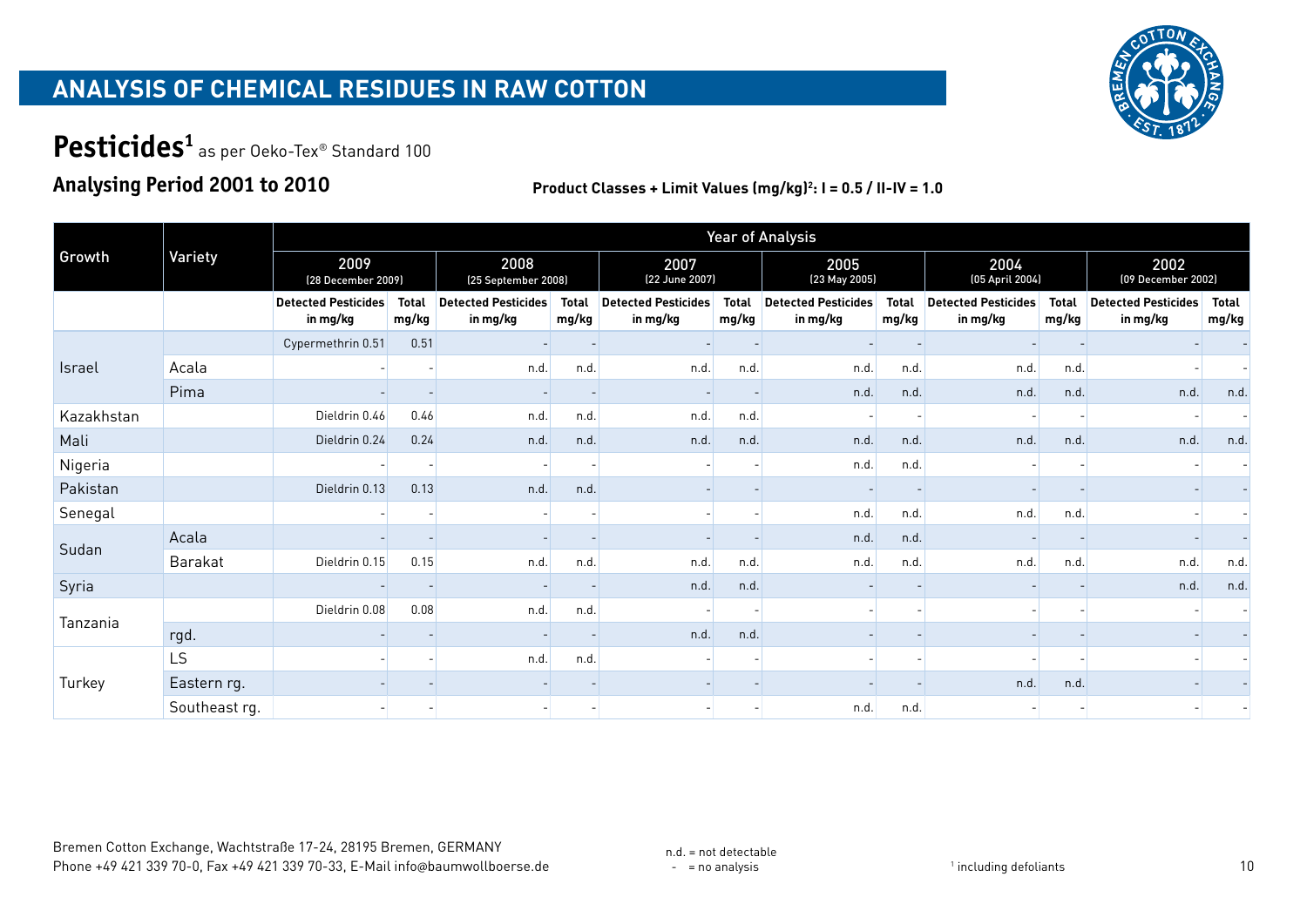

# Pesticides<sup>1</sup> as per Oeko-Tex® Standard 100

### **Analysing Period 2001 to 2010**

|            |                                                                                                                                                                                                                                                                                                                                                                                                                                                                                                                                                                                                                                                                                                                                                                                                                                                                                                                                                                                                                                                                                                      |                                        |                       |                                                                                                                                                                     |                       |                                                                                                                                                                                                                                                                                                                                                                                                        |                       | <b>Year of Analysis</b>                |                       |                                        |                       |                                        |                       |
|------------|------------------------------------------------------------------------------------------------------------------------------------------------------------------------------------------------------------------------------------------------------------------------------------------------------------------------------------------------------------------------------------------------------------------------------------------------------------------------------------------------------------------------------------------------------------------------------------------------------------------------------------------------------------------------------------------------------------------------------------------------------------------------------------------------------------------------------------------------------------------------------------------------------------------------------------------------------------------------------------------------------------------------------------------------------------------------------------------------------|----------------------------------------|-----------------------|---------------------------------------------------------------------------------------------------------------------------------------------------------------------|-----------------------|--------------------------------------------------------------------------------------------------------------------------------------------------------------------------------------------------------------------------------------------------------------------------------------------------------------------------------------------------------------------------------------------------------|-----------------------|----------------------------------------|-----------------------|----------------------------------------|-----------------------|----------------------------------------|-----------------------|
| Growth     | Variety                                                                                                                                                                                                                                                                                                                                                                                                                                                                                                                                                                                                                                                                                                                                                                                                                                                                                                                                                                                                                                                                                              | 2009<br>[28 December 2009]             |                       | 2008<br>[25 September 2008]                                                                                                                                         |                       | 2007<br>[22 June 2007]                                                                                                                                                                                                                                                                                                                                                                                 |                       | 2005<br>[23 May 2005]                  |                       | 2004<br>(05 April 2004)                |                       | 2002<br>(09 December 2002)             |                       |
|            |                                                                                                                                                                                                                                                                                                                                                                                                                                                                                                                                                                                                                                                                                                                                                                                                                                                                                                                                                                                                                                                                                                      | <b>Detected Pesticides</b><br>in mg/kg | <b>Total</b><br>mg/kg | <b>Detected Pesticides</b><br>in mg/kg                                                                                                                              | <b>Total</b><br>mg/kg | <b>Detected Pesticides</b><br>in mg/kg                                                                                                                                                                                                                                                                                                                                                                 | <b>Total</b><br>mg/kg | <b>Detected Pesticides</b><br>in mg/kg | <b>Total</b><br>mg/kg | <b>Detected Pesticides</b><br>in mg/kg | <b>Total</b><br>mg/kg | <b>Detected Pesticides</b><br>in mg/kg | <b>Total</b><br>mg/kg |
|            | Calif. Acala                                                                                                                                                                                                                                                                                                                                                                                                                                                                                                                                                                                                                                                                                                                                                                                                                                                                                                                                                                                                                                                                                         |                                        |                       |                                                                                                                                                                     |                       | n.d.                                                                                                                                                                                                                                                                                                                                                                                                   | n.d.                  |                                        |                       |                                        |                       |                                        |                       |
|            | Calif. Pima                                                                                                                                                                                                                                                                                                                                                                                                                                                                                                                                                                                                                                                                                                                                                                                                                                                                                                                                                                                                                                                                                          |                                        |                       |                                                                                                                                                                     |                       | n.d.                                                                                                                                                                                                                                                                                                                                                                                                   | n.d.                  | n.d.                                   | n.d.                  |                                        |                       | n.d.                                   | n.d.                  |
| <b>USA</b> | El Paso Pima                                                                                                                                                                                                                                                                                                                                                                                                                                                                                                                                                                                                                                                                                                                                                                                                                                                                                                                                                                                                                                                                                         |                                        |                       |                                                                                                                                                                     |                       |                                                                                                                                                                                                                                                                                                                                                                                                        |                       |                                        |                       |                                        |                       | n.d.                                   | n.d.                  |
|            | Mem./Eastern                                                                                                                                                                                                                                                                                                                                                                                                                                                                                                                                                                                                                                                                                                                                                                                                                                                                                                                                                                                                                                                                                         |                                        |                       |                                                                                                                                                                     |                       |                                                                                                                                                                                                                                                                                                                                                                                                        |                       | n.d.                                   | n.d.                  |                                        |                       |                                        |                       |
|            | Pima                                                                                                                                                                                                                                                                                                                                                                                                                                                                                                                                                                                                                                                                                                                                                                                                                                                                                                                                                                                                                                                                                                 | n.d.                                   | n.d.                  |                                                                                                                                                                     |                       |                                                                                                                                                                                                                                                                                                                                                                                                        |                       |                                        |                       | n.d.                                   | n.d.                  |                                        |                       |
|            | SJV Calif.                                                                                                                                                                                                                                                                                                                                                                                                                                                                                                                                                                                                                                                                                                                                                                                                                                                                                                                                                                                                                                                                                           |                                        |                       | n.d.                                                                                                                                                                | n.d.                  |                                                                                                                                                                                                                                                                                                                                                                                                        |                       |                                        |                       |                                        |                       | n.d.                                   | n.d.                  |
| Uzbekistan |                                                                                                                                                                                                                                                                                                                                                                                                                                                                                                                                                                                                                                                                                                                                                                                                                                                                                                                                                                                                                                                                                                      | n.d.                                   | n.d.                  | n.d.                                                                                                                                                                | n.d.                  |                                                                                                                                                                                                                                                                                                                                                                                                        |                       |                                        |                       | n.d.                                   | n.d.                  | n.d.                                   | n.d.                  |
| Zimbabwe   |                                                                                                                                                                                                                                                                                                                                                                                                                                                                                                                                                                                                                                                                                                                                                                                                                                                                                                                                                                                                                                                                                                      | Esfenvalerat/<br>Fenvalerat 0.05       | 0.05                  |                                                                                                                                                                     |                       | n.d.                                                                                                                                                                                                                                                                                                                                                                                                   | n.d.                  | n.d.                                   | n.d.                  | n.d.                                   | n.d.                  | n.d.                                   | n.d                   |
| Notes:     |                                                                                                                                                                                                                                                                                                                                                                                                                                                                                                                                                                                                                                                                                                                                                                                                                                                                                                                                                                                                                                                                                                      |                                        |                       | will be specifically reported in the summary table if such pesticides are detected.<br>high performance liquid chromatography with mass selective detector (LC/MS). |                       | Pesticides which are not listed in the Oeko-Tex® Standard 100 must not be taken into consideration while composing the summation limit value according to Oeko-Tex® Standard 100. However, they<br>The separation and quantitative determination of all other substances listed below was carried out by means of solvent extraction and gas chromatography with mass selective detector (GC/MS) resp. |                       |                                        |                       |                                        |                       |                                        |                       |
| 2005-2011: | The following substances were included in the test:<br>Aldrin, Azinophosethyl, Azinophosmethyl, Bromophosethyl, Camphechlor (Toxaphen), Captafol, Carbaryl, Chlorbenzilat, Chlordane, Chlordimeform, Chlorphenvinphos, Coumaphos, Cyfluthrin, Cy-<br>halothrin, Cypermethrin, o.p'-DDD, p,p'-DDD, o,p'DDE, p,p'-DDE, o,p'-DDT, p,p'-DDT, DEF, Deltamethrin, Diazinon, Dichlorprop, Dicrothophos, Dieldrin, Dimethoat, Dinoseb, Dinosebacetat, Endosulfan<br>1, Endosulfan 2, Endrin, Esfenvalerat, Fenvalerat, Heptachlor, cis-Heptachlorepoxid, trans-Heptachlorepoxid, Hexachlorbenzol, Hexachlorcyclohexan α-, Hexachlorcyclohexan β-, Hexachlorcyclohexan β-, Hexachlorcyclo-<br>hexan 8-, Isodrin, Kelevan, Kepon, y-Lindan (Hexachlorcyclohexan), Malathion, MCPA, MCPB, Mecoprop, Methamidophos, Methoxychlor, Mirex, Monocrotophos, Parathionethyl, Parathionmethyl,<br>Permethrin, Perthan, Phosdrin/Mevinphos, Phosphamidon, Profenophos, Propethamphos, Quinalphos, Stroban, Telodrin, Trifluralin, 2,4-D, 2,4,5-T.<br>Detection limit: Toxaphen 0.05 mg/kg; other pesticides 0.01 mg/kg. |                                        |                       |                                                                                                                                                                     |                       |                                                                                                                                                                                                                                                                                                                                                                                                        |                       |                                        |                       |                                        |                       |                                        |                       |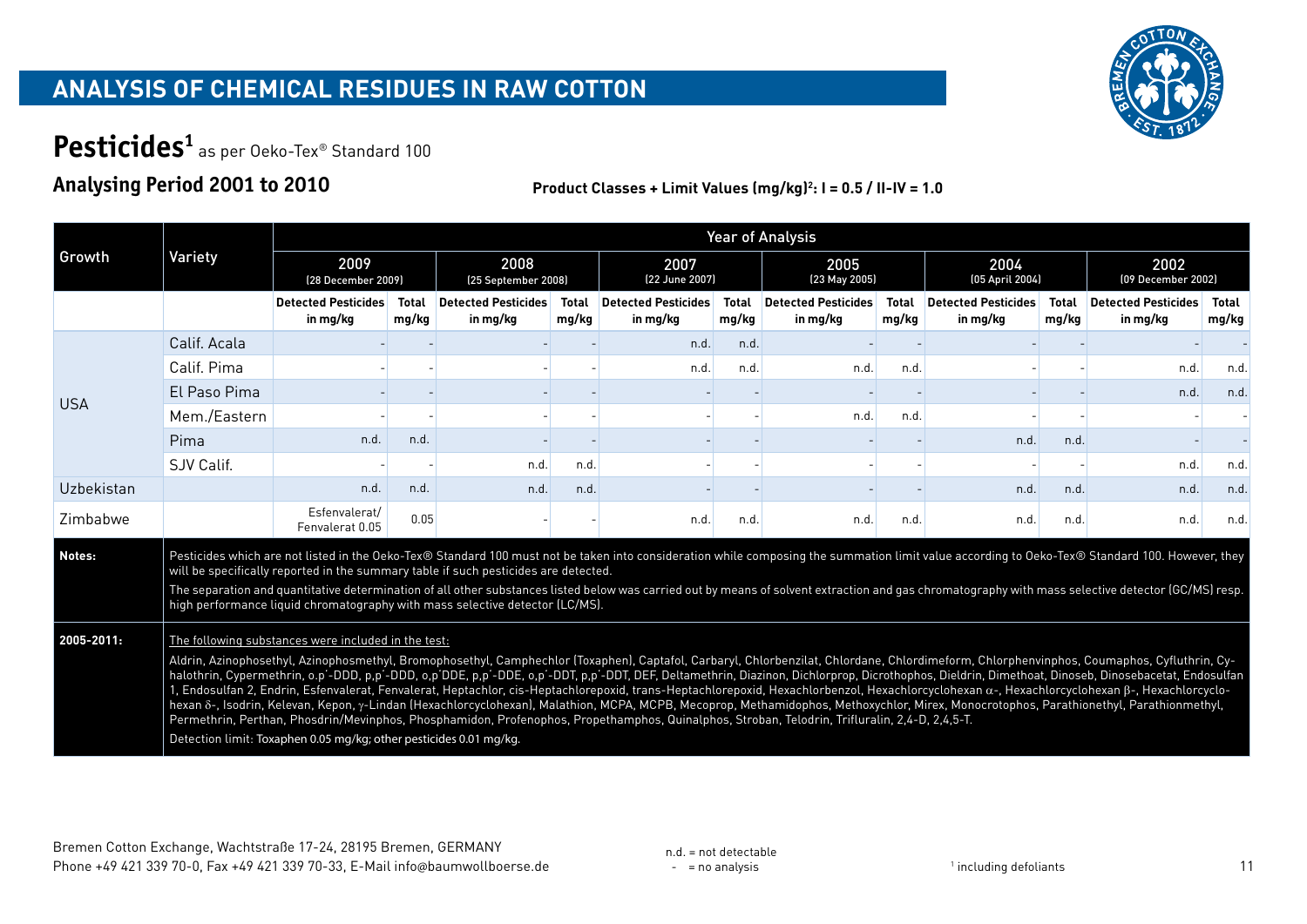

Pesticides<sup>1</sup> as per Oeko-Tex® Standard 100

# **Analysing Period 1991 to 2000**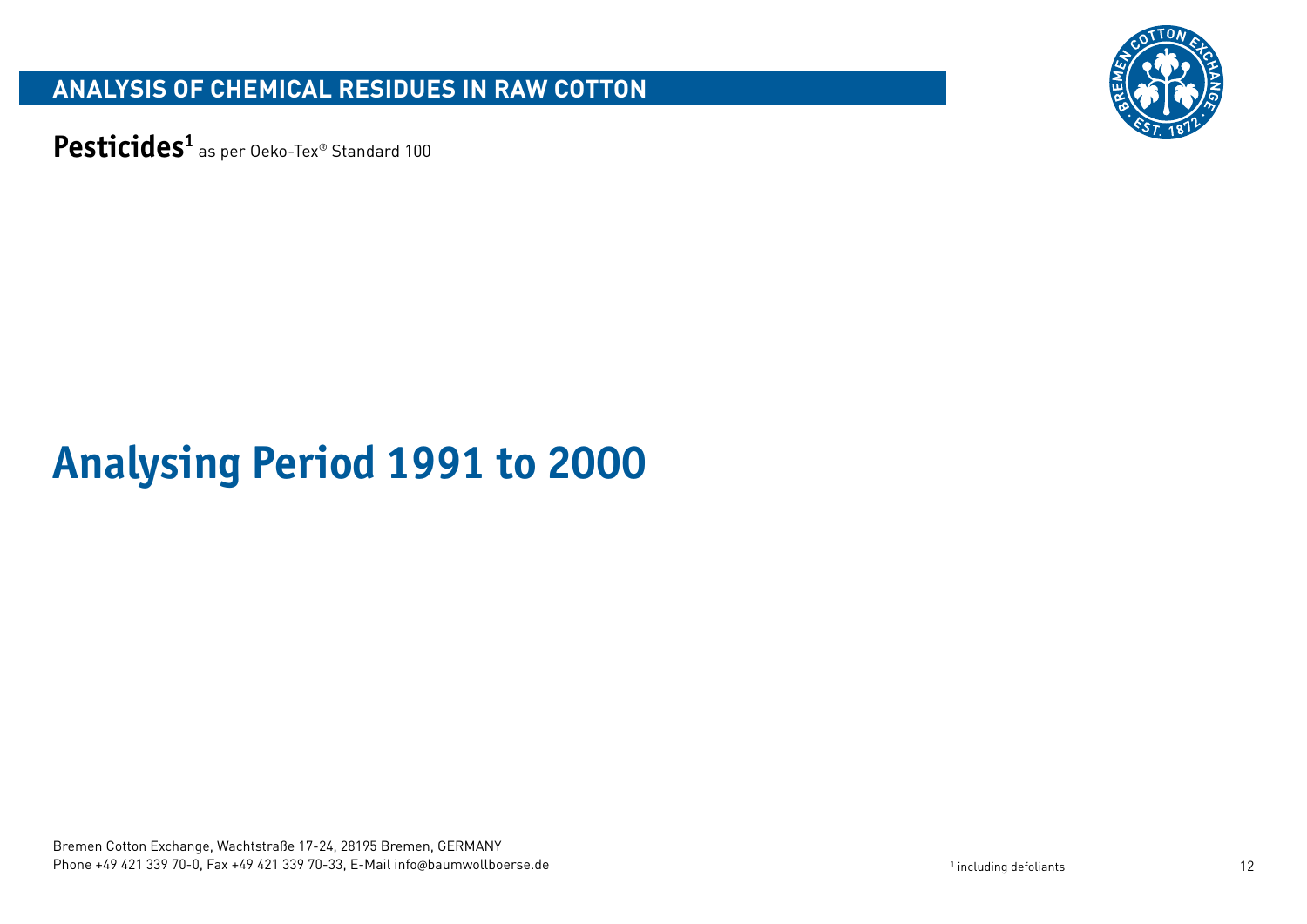

# Pesticides<sup>1</sup> as per Oeko-Tex® Standard 100

### **Analysing Period 1991 to 2000**

#### **Product Classes + Limit Values (mg/kg)2 : I = 0.5 / II-IV = 1.0**

|                     |           |                                        |                       |                                        |                       |                                        |                       | <b>Year of Analysis</b>                       |                |                                        |                       |                                        |                       |
|---------------------|-----------|----------------------------------------|-----------------------|----------------------------------------|-----------------------|----------------------------------------|-----------------------|-----------------------------------------------|----------------|----------------------------------------|-----------------------|----------------------------------------|-----------------------|
| Growth              | Variety   | 2000<br>(09 November 2000)             |                       | 1998<br>[26 February 1998]             |                       | 1996<br>(30 October 1996)              |                       | 1993<br>[10 January 1993]                     |                | 1992<br>(13 November 1992)             |                       | 1991<br>(28 November 1991)             |                       |
|                     |           | <b>Detected Pesticides</b><br>in mg/kg | <b>Total</b><br>mg/kg | <b>Detected Pesticides</b><br>in mg/kg | <b>Total</b><br>mg/kg | <b>Detected Pesticides</b><br>in mg/kg | <b>Total</b><br>mg/kg | <b>Detected Pesticides</b><br>in mg/kg        | Total<br>mg/kg | <b>Detected Pesticides</b><br>in mg/kg | <b>Total</b><br>mg/kg | <b>Detected Pesticides</b><br>in mg/kg | <b>Total</b><br>mg/kg |
| Argentina           |           | <b>DDT 0.034</b>                       | 0.0340                |                                        |                       |                                        |                       |                                               |                | Lindan $0.002$                         | 0.0020                | Lindan $0.004$                         | 0.0040                |
| Australia           |           |                                        |                       |                                        |                       |                                        |                       | DDT 0.031<br>Lindan 0.002                     | 0.0330         |                                        |                       |                                        |                       |
| Benin               |           | n.d.                                   | n.d.                  |                                        |                       |                                        |                       |                                               |                |                                        |                       |                                        |                       |
| <b>Burkina Faso</b> |           |                                        |                       | n.d.                                   | n.d.                  |                                        |                       |                                               |                |                                        |                       |                                        |                       |
| Cameroon            |           | n.d.                                   | n.d.                  |                                        |                       |                                        |                       |                                               |                |                                        |                       |                                        |                       |
| Chad                |           | n.d.                                   | n.d.                  | n.d.                                   | n.d.                  | n.d.                                   | n.d.                  |                                               |                | Lindan $0.002$                         | 0.0020                |                                        |                       |
| Colombia            | Acala     |                                        |                       |                                        |                       |                                        |                       |                                               |                |                                        |                       | Lindan 0.002                           | 0.002                 |
| Egypt               |           | n.d.                                   | n.d.                  |                                        |                       |                                        |                       |                                               |                |                                        |                       |                                        |                       |
| Greece              |           |                                        |                       |                                        |                       |                                        |                       |                                               |                | DDT 0.037<br>Lindan 0.005              | 0.0420                |                                        |                       |
|                     |           | n.d.                                   | n.d.                  |                                        |                       |                                        |                       |                                               |                | Lindan $0.006$                         | 0.0060                |                                        |                       |
| <b>Israel</b>       | Acala     |                                        |                       | n.d.                                   | n.d.                  |                                        |                       |                                               |                |                                        |                       |                                        |                       |
|                     | Pima      |                                        |                       | DEF 0.008                              | 0.008                 |                                        |                       |                                               |                |                                        |                       |                                        |                       |
| Ivory Coast         |           |                                        |                       |                                        |                       | n.d.                                   | n.d.                  |                                               |                | n.d.                                   | n.d.                  |                                        |                       |
| Mali                |           | DDT 0.048<br>Lindan 0.028              | 0.0760                | HCH 0.077<br>Lindan 0.250              | 0.3270                | n.d.                                   | n.d.                  | DDT 0.014<br>Lindan $0.002$<br>Dieldrin 0.015 | 0.0310         |                                        |                       |                                        |                       |
|                     | Juarez Ac |                                        |                       | n.d.                                   | n.d.                  |                                        |                       |                                               |                |                                        |                       |                                        |                       |
| Mexico              |           |                                        |                       |                                        |                       |                                        |                       |                                               |                |                                        |                       | n.d.                                   | n.d.                  |
|                     | Mante     |                                        |                       |                                        |                       |                                        |                       |                                               |                |                                        |                       | n.d.                                   | n.d.                  |

Bremen Cotton Exchange, Wachtstraße 17-24, 28195 Bremen, GERMANY Phone +49 421 339 70-0, Fax +49 421 339 70-33, E-Mail info@baumwollboerse.de 13

n.d. = not detectable  $-$  = no analysis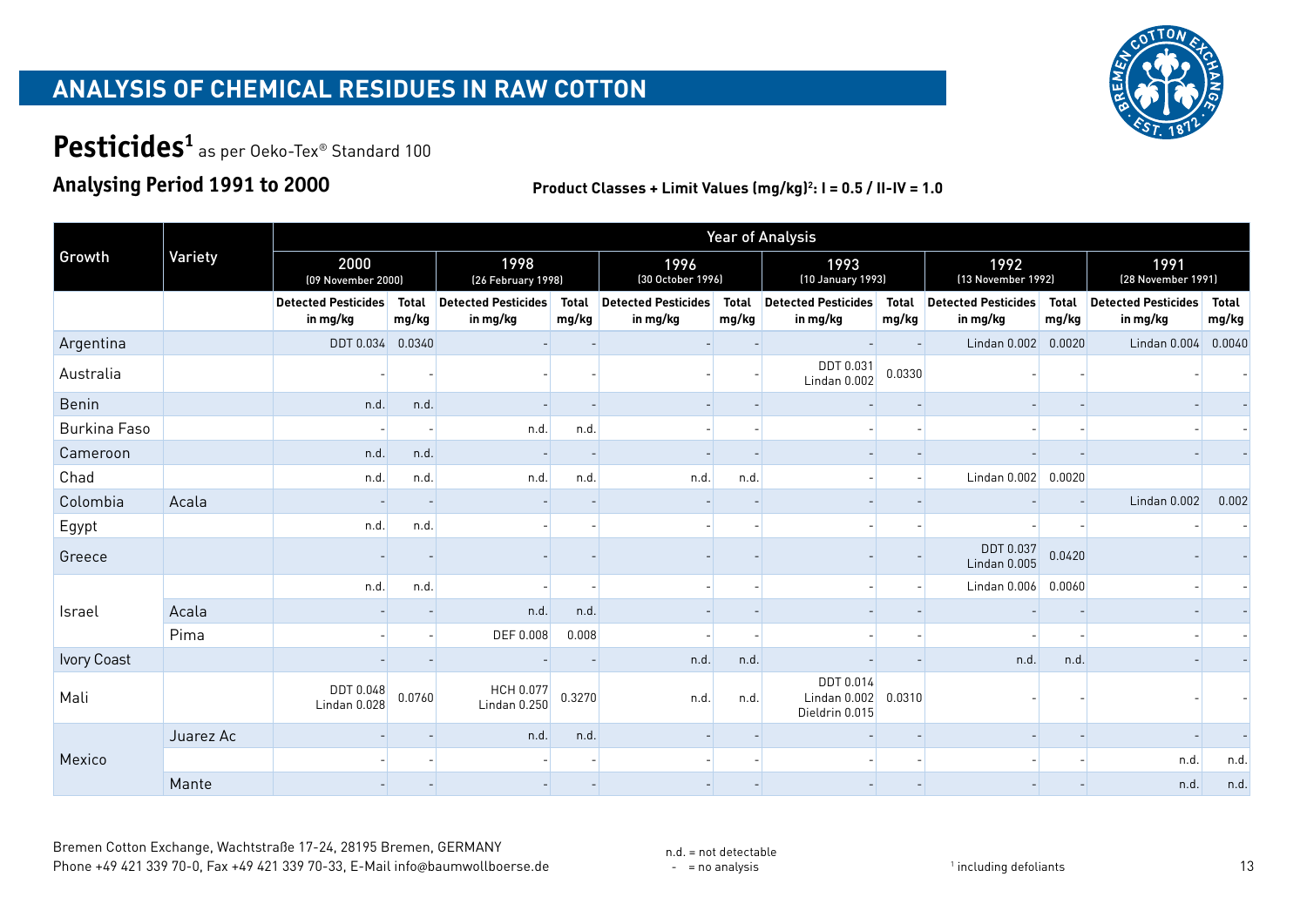

# Pesticides<sup>1</sup> as per Oeko-Tex® Standard 100

## **Analysing Period 1991 to 2000**

| Growth       |             |                                        |                       |                                        |                       |                                        |                       | <b>Year of Analysis</b>                |                       |                                        |                       |                                        |                       |
|--------------|-------------|----------------------------------------|-----------------------|----------------------------------------|-----------------------|----------------------------------------|-----------------------|----------------------------------------|-----------------------|----------------------------------------|-----------------------|----------------------------------------|-----------------------|
|              | Variety     | 2000<br>(09 November 2000)             |                       | 1998<br>(26 February 1998)             |                       | 1996<br>(30 October 1996)              |                       | 1993<br>(10 January 1993)              |                       | 1992<br>(13 November 1992)             |                       | 1991<br>(28 November 1991)             |                       |
|              |             | <b>Detected Pesticides</b><br>in mg/kg | <b>Total</b><br>mg/kg | <b>Detected Pesticides</b><br>in mg/kg | <b>Total</b><br>mg/kg | <b>Detected Pesticides</b><br>in mg/kg | <b>Total</b><br>mg/kg | <b>Detected Pesticides</b><br>in mg/kg | <b>Total</b><br>mg/kg | <b>Detected Pesticides</b><br>in mg/kg | <b>Total</b><br>mg/kg | <b>Detected Pesticides</b><br>in mg/kg | <b>Total</b><br>mg/kg |
| Paraguay     |             |                                        |                       |                                        |                       | n.d.                                   | n.d.                  |                                        |                       | DDT 0.041<br>Lindan 0.002              | 0.0430                |                                        |                       |
|              | del Cerro   |                                        |                       |                                        |                       |                                        |                       |                                        |                       |                                        |                       | DDT 0.009<br>Lindan 0.003              | 0.0120                |
| Peru         | Pima        |                                        |                       |                                        |                       |                                        |                       |                                        |                       |                                        |                       | DDT 0.075<br>Lindan 0.002              | 0.0770                |
| Senegal      |             |                                        |                       |                                        |                       | n.d.                                   | n.d.                  |                                        |                       |                                        |                       |                                        |                       |
|              | Barakat     | n.d.                                   | n.d.                  |                                        |                       |                                        |                       |                                        |                       |                                        |                       |                                        |                       |
|              | Acala       | n.d.                                   | n.d.                  | n.d.                                   | n.d.                  |                                        |                       |                                        |                       |                                        |                       |                                        |                       |
| Sudan        | Gezira      |                                        |                       | n.d.                                   | n.d.                  |                                        |                       |                                        |                       |                                        |                       |                                        |                       |
|              | Rahad Acala |                                        |                       |                                        |                       |                                        |                       | Lindan $0.001$                         | 0.0010                |                                        |                       |                                        |                       |
|              | Shambat     |                                        |                       |                                        |                       |                                        |                       |                                        |                       |                                        |                       | Lindan $0.002$                         | 0.0020                |
| Syria        |             | n.d.                                   | n.d.                  |                                        |                       |                                        |                       |                                        |                       | Lindan $0.003$                         | 0.0030                |                                        |                       |
| Tajikistan   | ELS rgd.    |                                        |                       |                                        |                       |                                        |                       | DDT 0.046 0.0460                       |                       |                                        |                       |                                        |                       |
| Togo         |             | n.d.                                   | n.d.                  |                                        |                       |                                        |                       |                                        |                       |                                        |                       |                                        |                       |
|              | rgd         |                                        |                       |                                        |                       | n.d.                                   | n.d.                  |                                        |                       |                                        |                       |                                        |                       |
| Turkey       |             |                                        |                       |                                        |                       |                                        |                       |                                        |                       | DDT 0.027<br>Lindan 0.004              | 0.0310                | Lindan 0.004                           | 0.0040                |
|              | Hatay       |                                        |                       |                                        |                       |                                        |                       |                                        |                       |                                        |                       | Lindan $0.003$                         | 0.0030                |
| Turkmenistan |             |                                        |                       | DDT 0.0013<br>DEF 0.006                | 0.0073                | HCH 0.005<br>Lindan 0.016              | 0.0210                |                                        |                       | n.d.                                   | n.d.                  |                                        |                       |
|              | ELS rgd.    |                                        |                       |                                        |                       |                                        |                       | DDT 0.059 0.0590                       |                       |                                        |                       |                                        |                       |